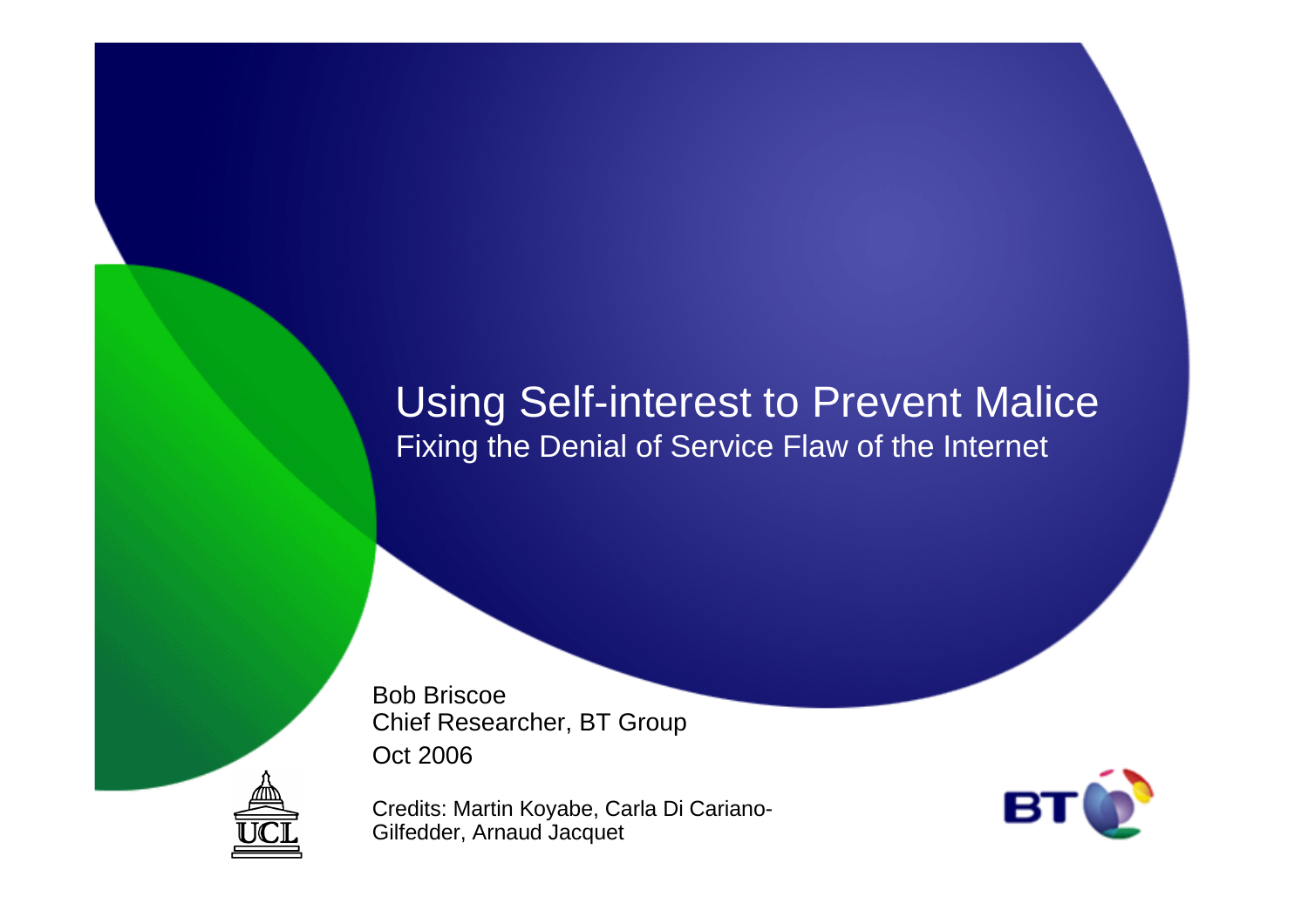defend against what attackers could do not what they do

> need to win the last battlenot just the next one

- -
- -
	-
- -
- -
- - then block future attempts from same source address
	- •they need to stop attackers faking different source addresses for each packet
	- •still problem with floods of single packets
	- • with this mindset, researchers have defined success as
		- forcing an attacker to imitate a flash crowd



intro **intro**

2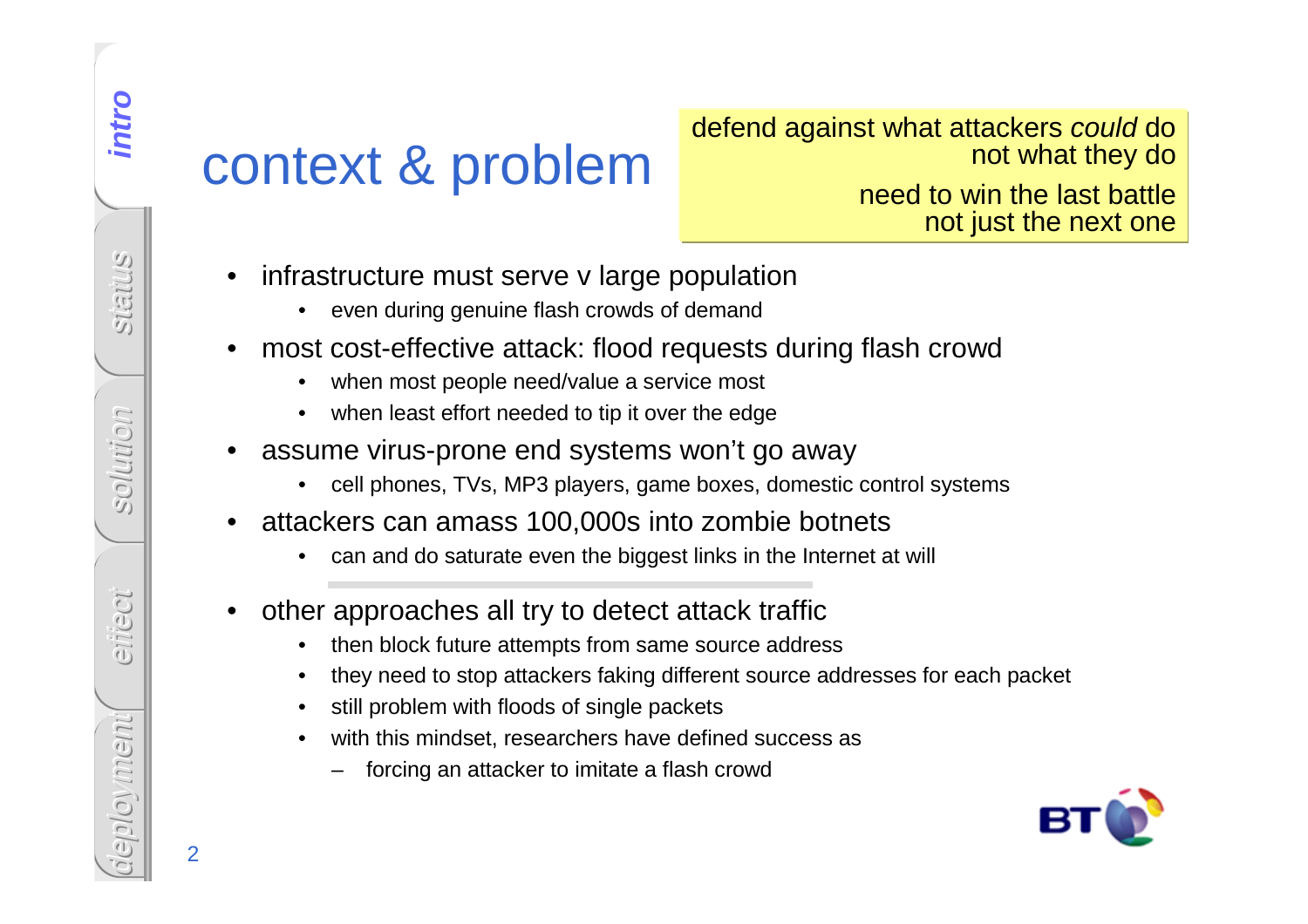- -
	-
- plan to do whatever it takes to standardise into IP
	- • 2005 full standards specs drafted
		- been progressing them through IETF
	- • propose to use last undefined bit in IP packet header
		- we don't underestimate the task ahead
- • huge effort trying to pervert protocol
	- •two major flaws successfully fixed without additional complexity
- • seeking wider collaboration
	- •co-operative or adversarial

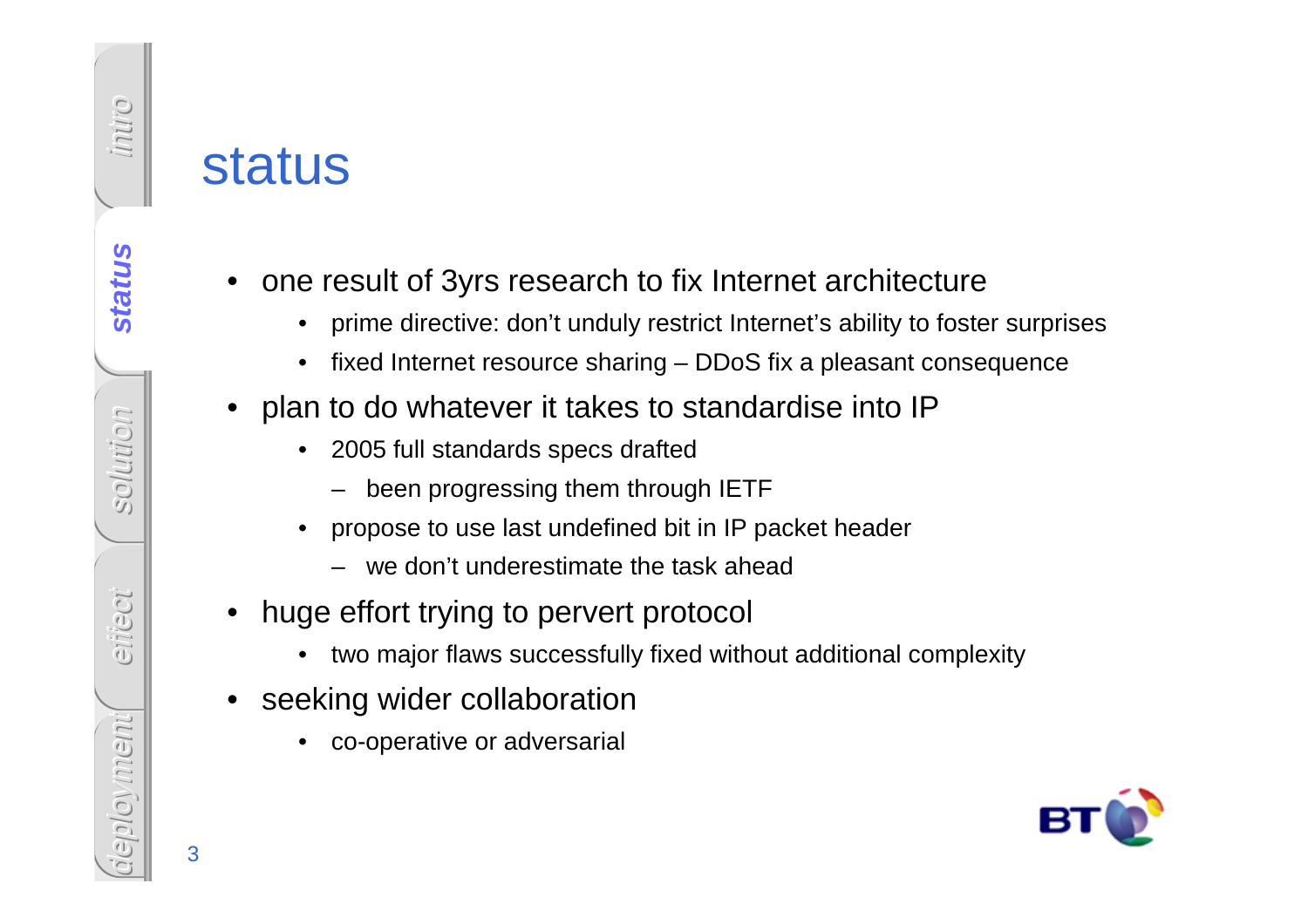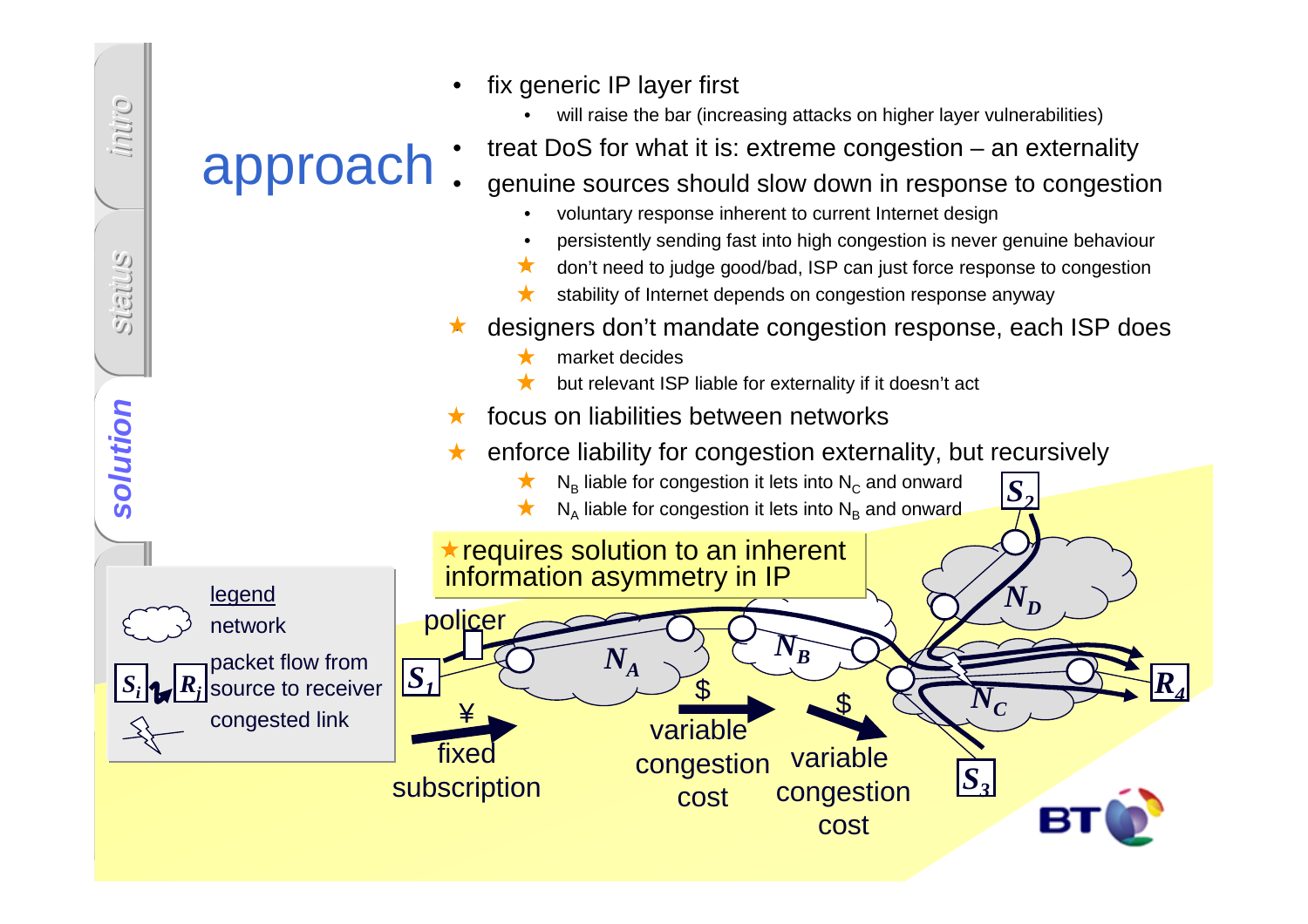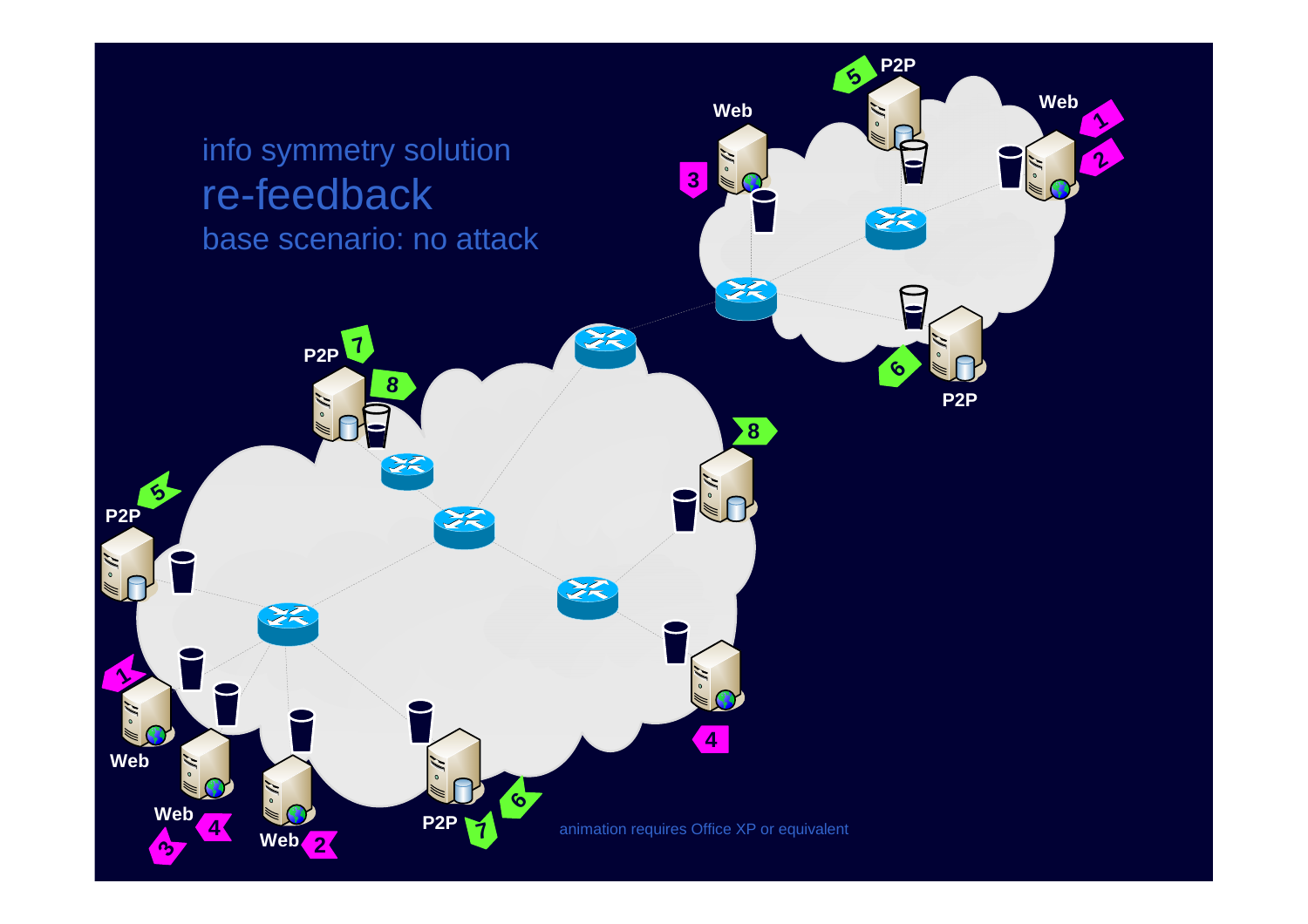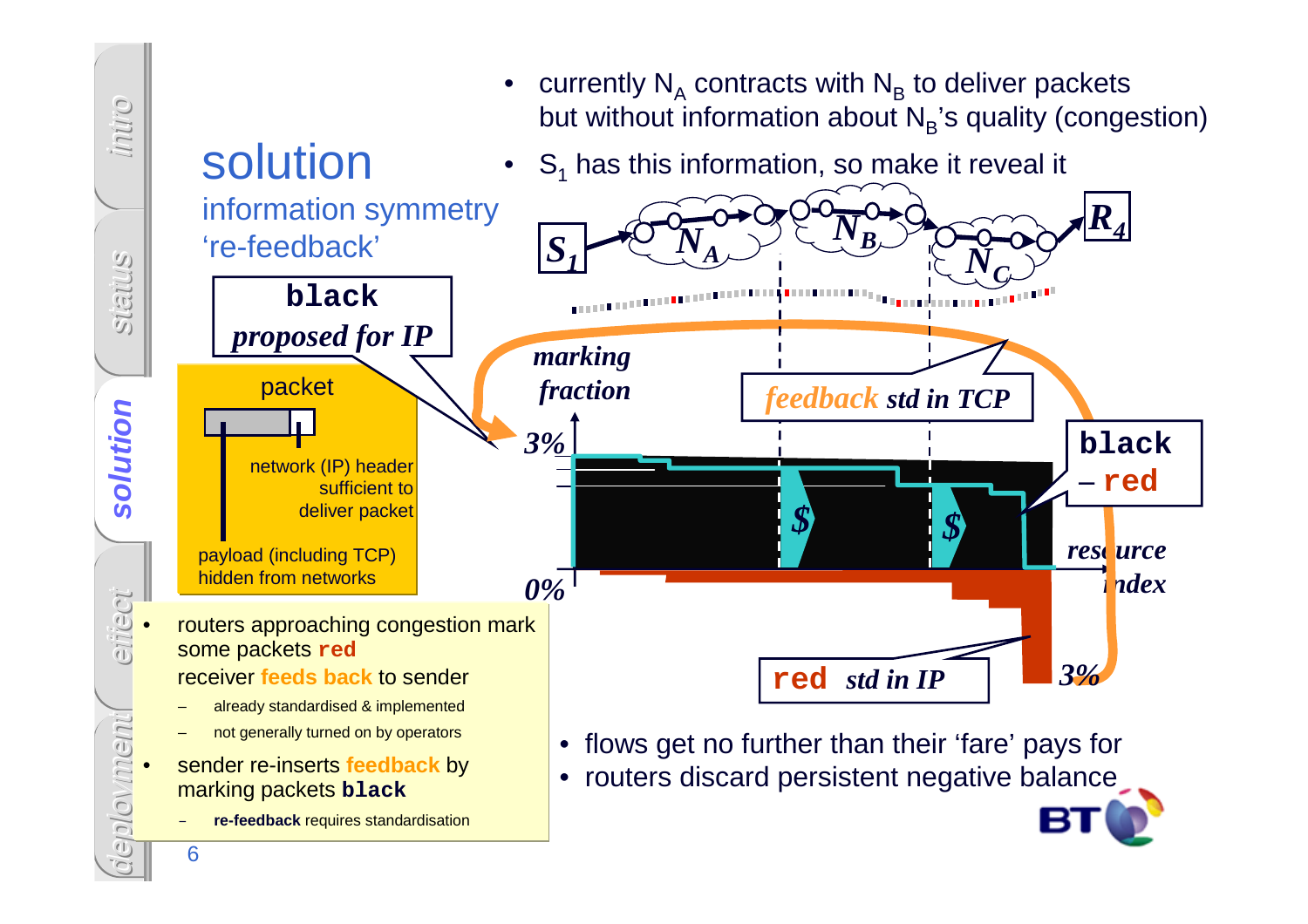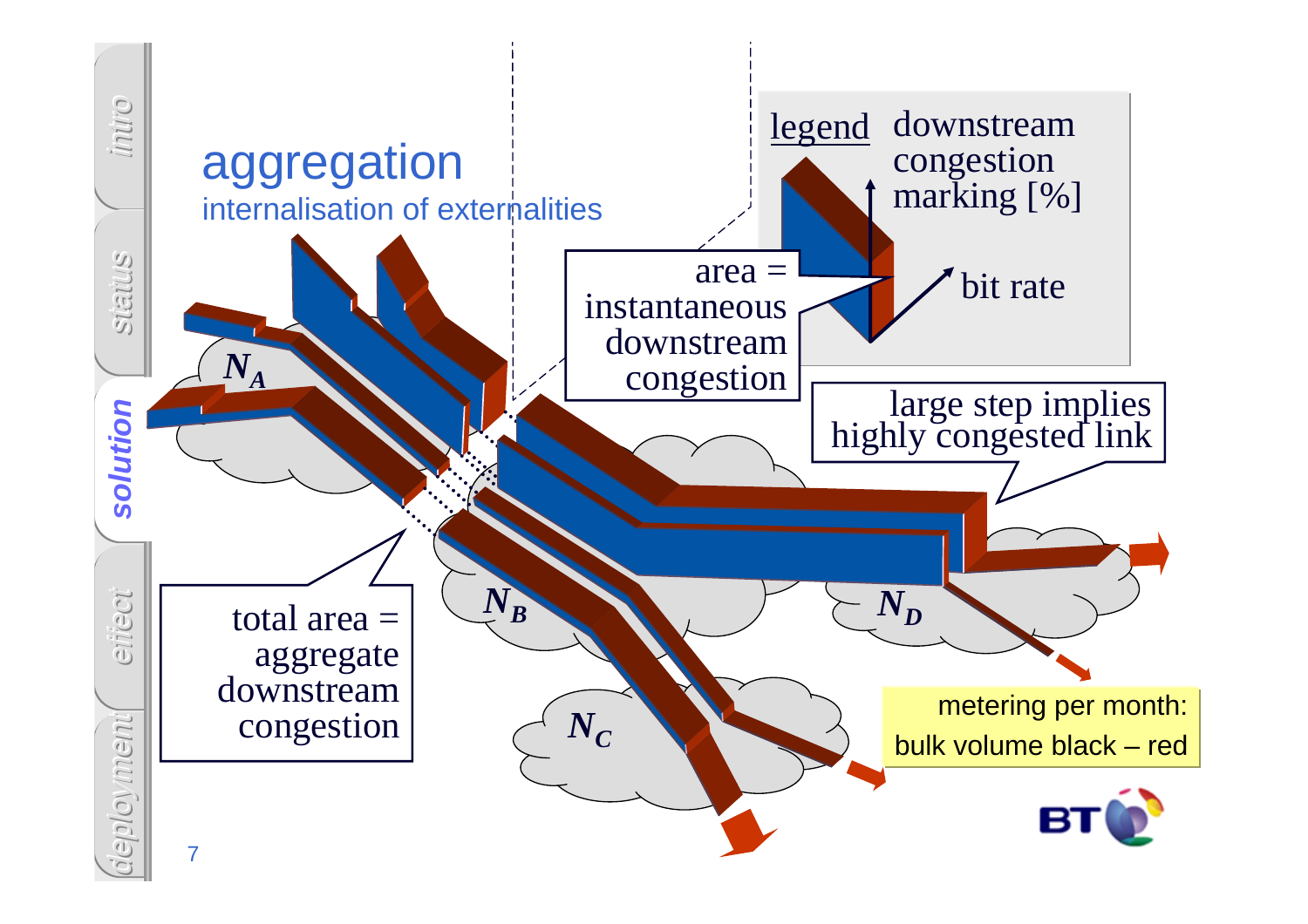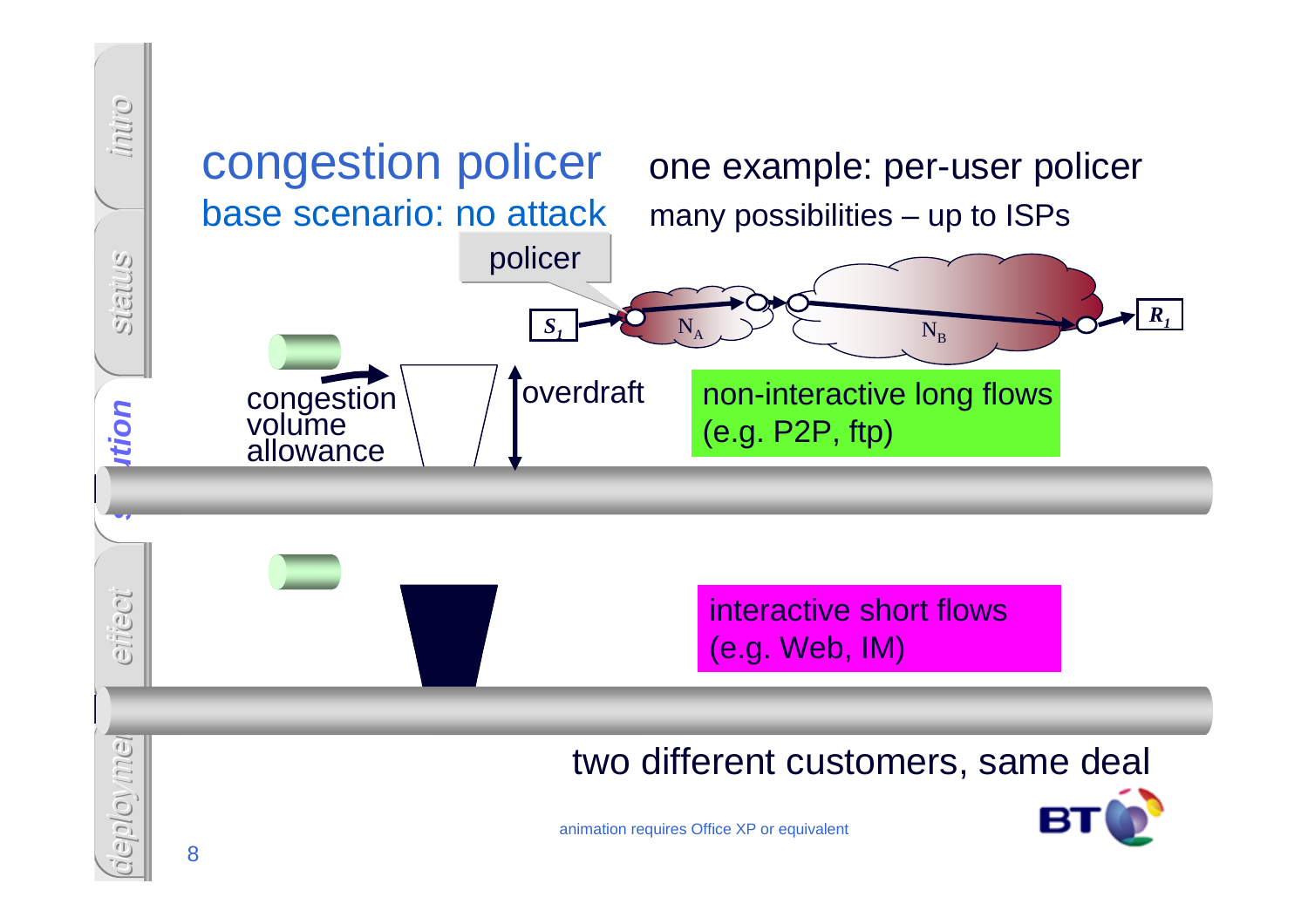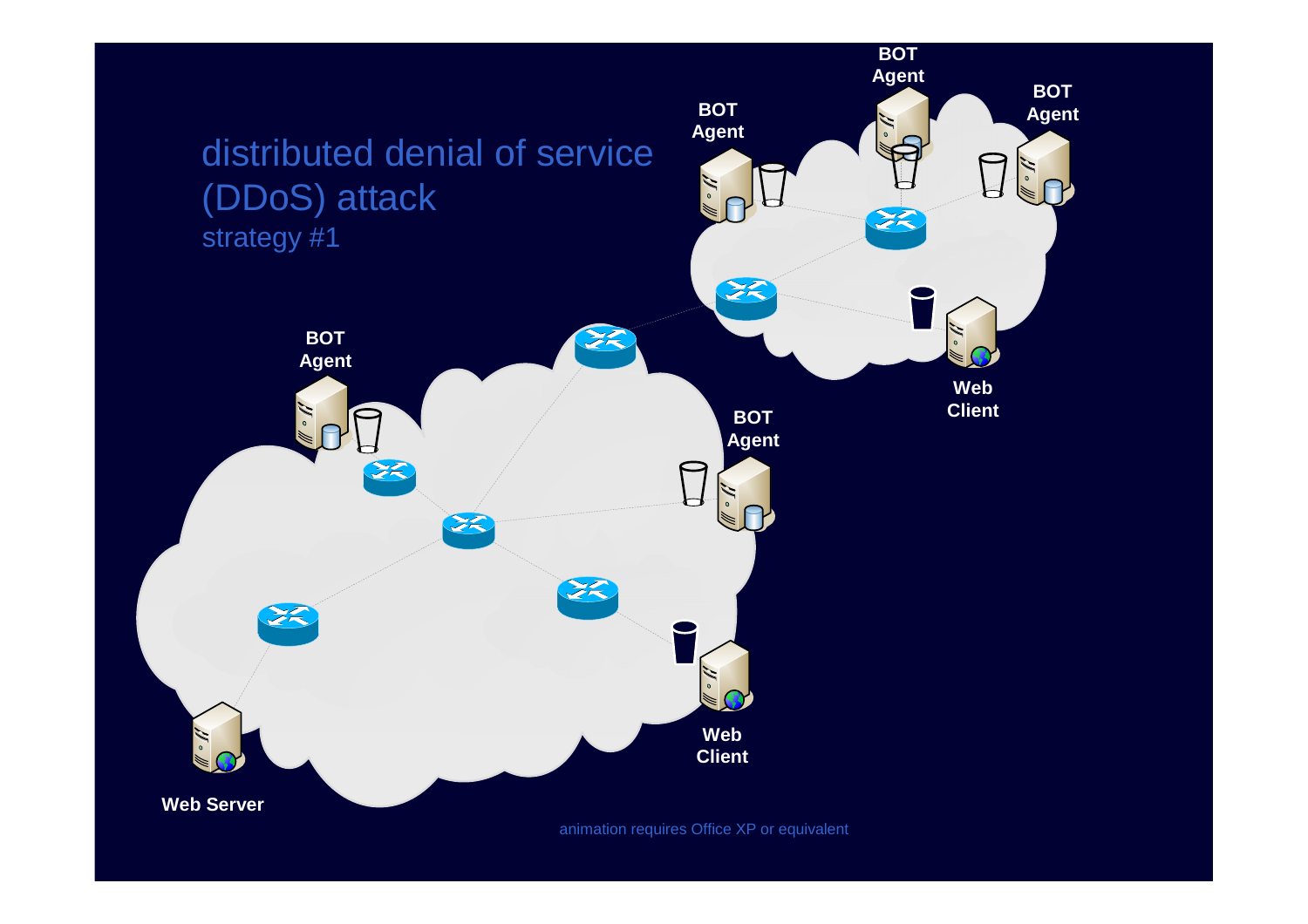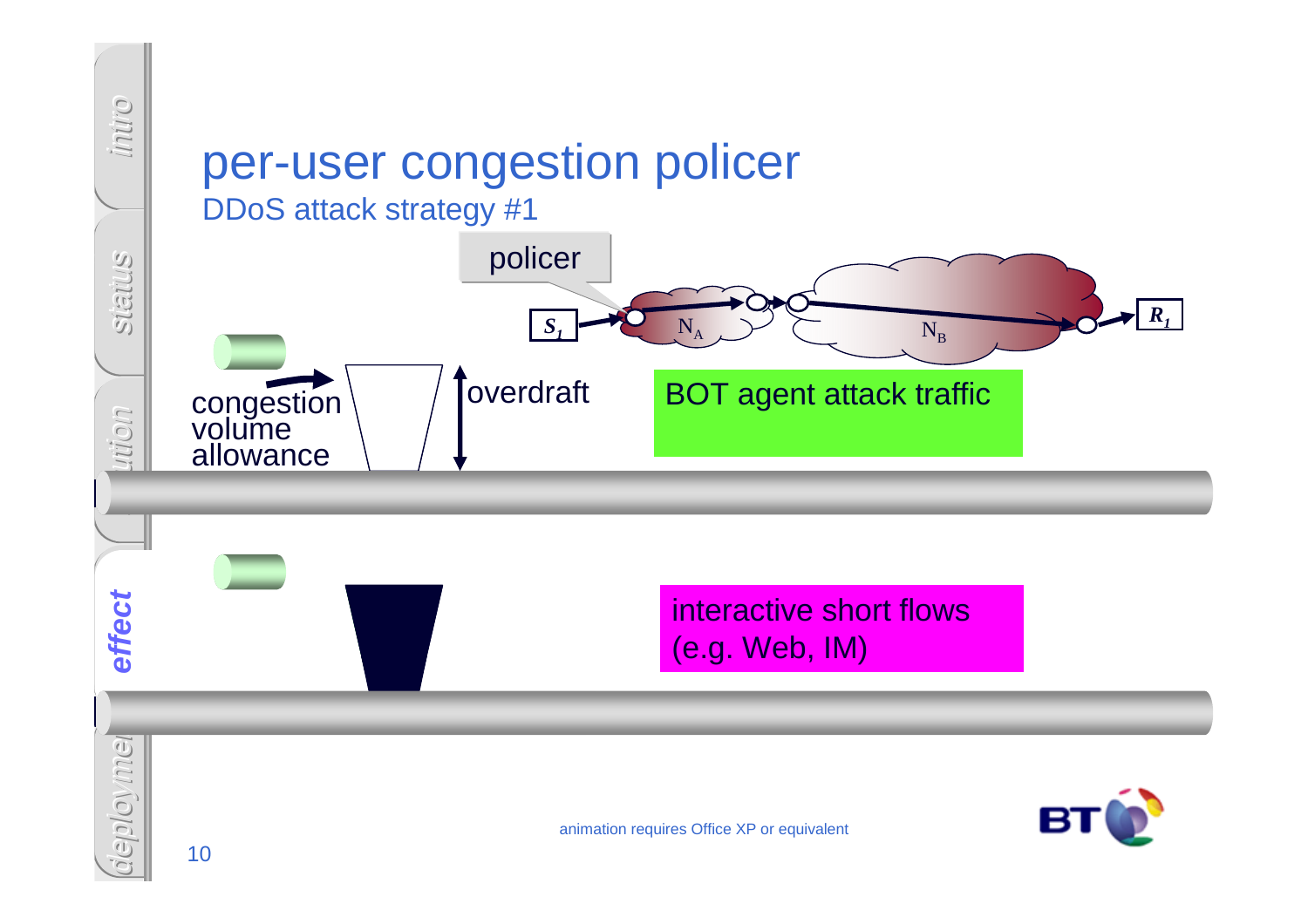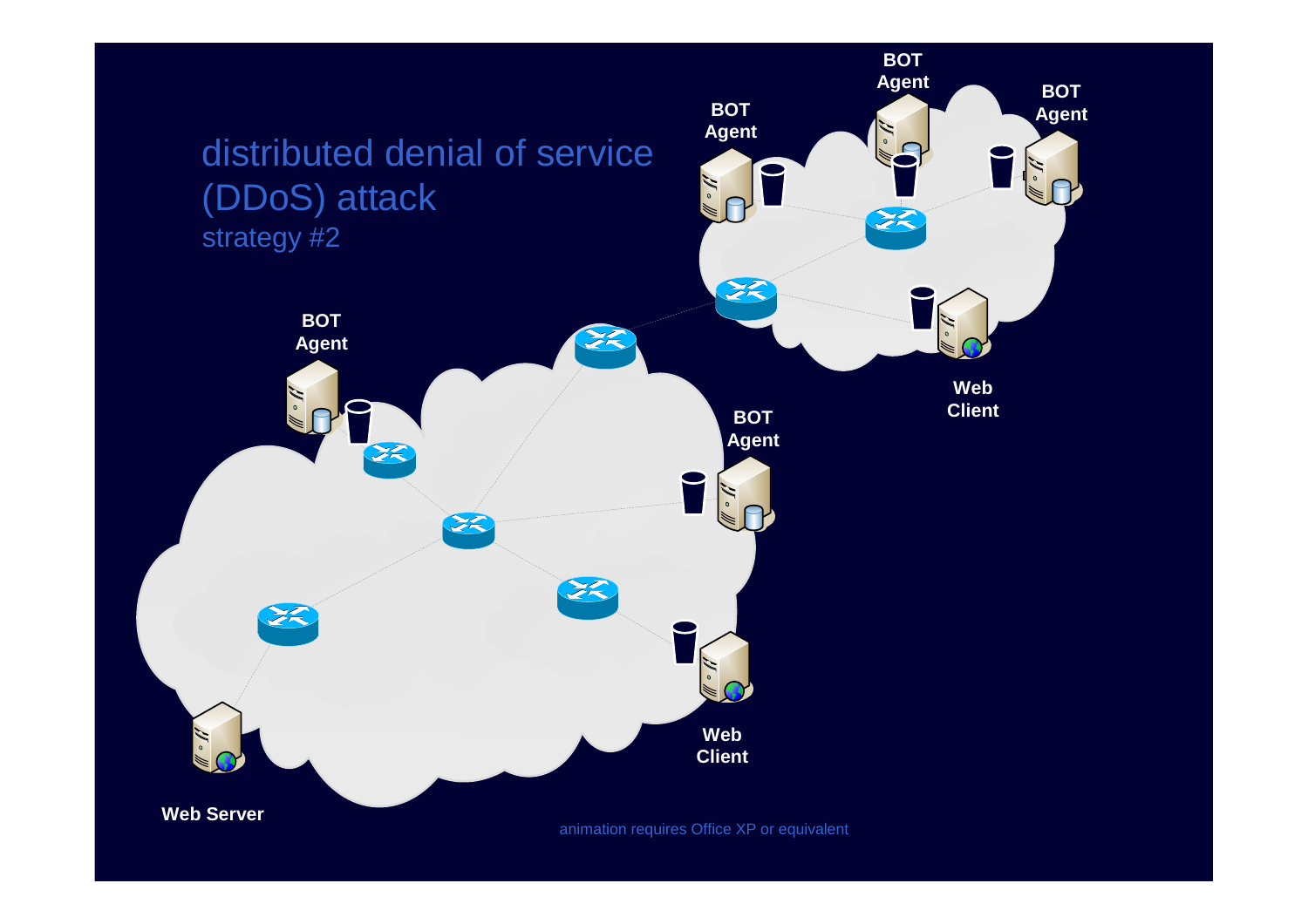## Will re-feedback prevent DDoS?<br>
<br>  $\equiv$  will it be deployed widely enotic<br>
• deployment bootstrap incentives<br>
• deployment closure incentives<br>
• deployment closure incentives<br>
• deployment closure incentives<br>
• can create r ≡ will it be deployed widely enough ?

• deployment bootstrap incentives

- • deployment closure incentives
	- •doesn't have to finish the job itself
	- •can create right incentives to deploy complementary solutions
- • once fully deployed, winning the war
	- •distinguishing genuine flash crowd from simultaneous attack



o.hui

intro

congestion charging status

reginity os

solution

ancci

**deployment**

effect

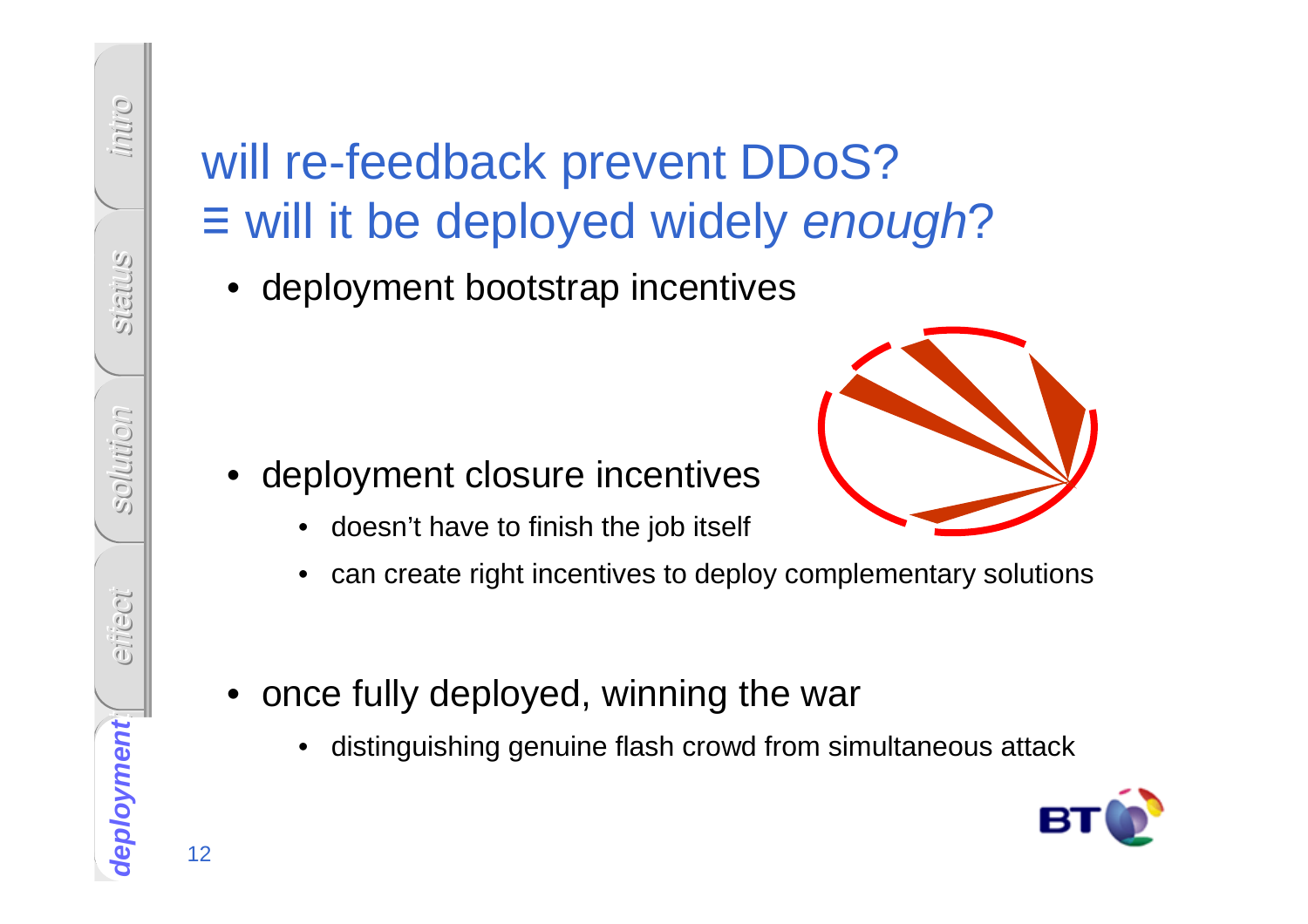- -
	-
- **Example 12 deployment bootstrap incentives**<br>
 deployment effectively involves architectural change<br>
1. (minor) change to sender's Internet stack<br>
2. network deploys edge/border incentive functions<br>
 preventing gridlock



o.hui

intro

congestion charging status

reginity os

solution

ancci

**deployment**

effiect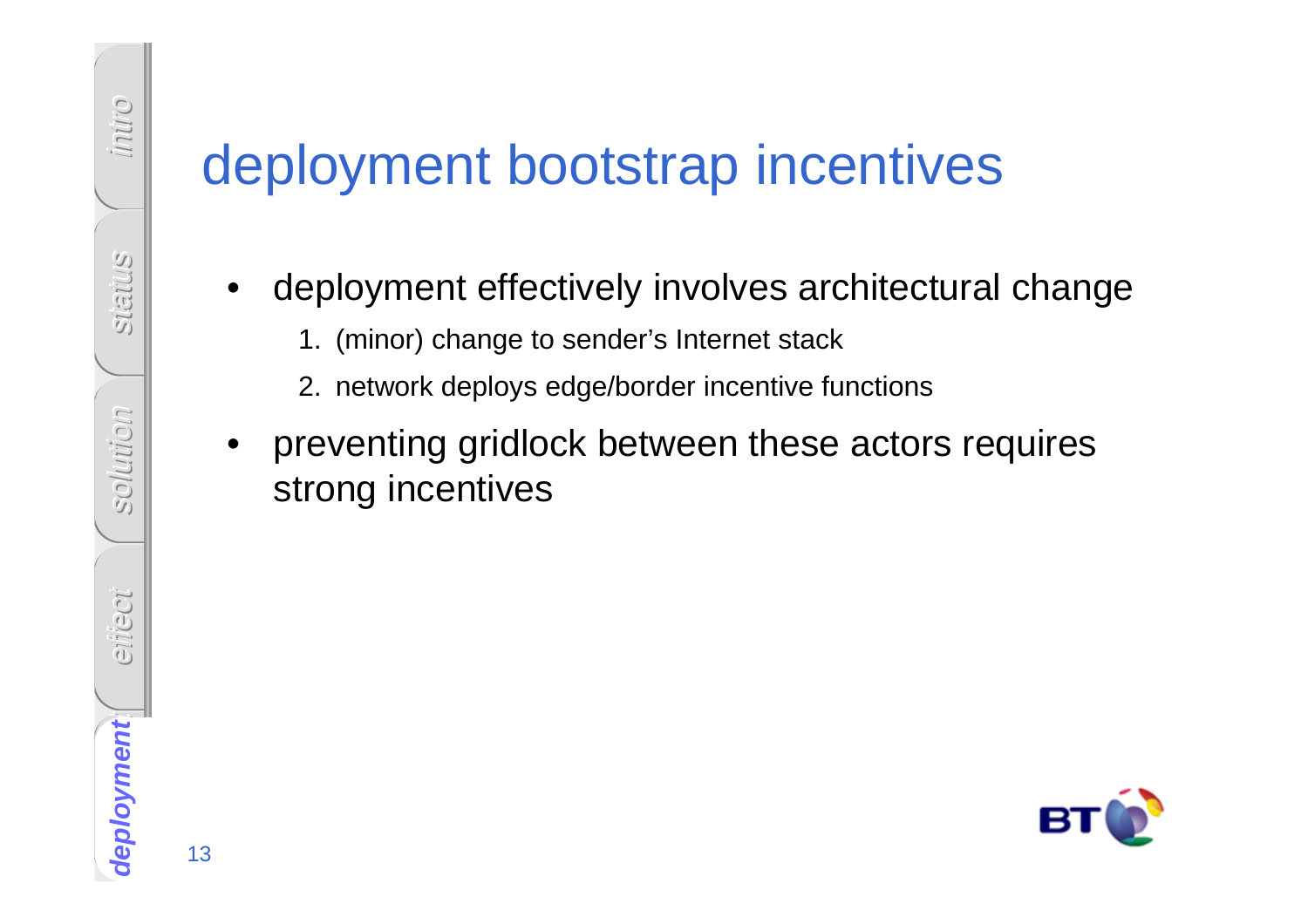# **deployment bootstrap incentives**<br> **A** bundling with itself<br> **Considers the crediback solves central cost control problem of ISPs**<br> **Considers the crediback solves central cost control problem of ISPs**<br> **Considers incense**

## ★ bundling with itself

- • re-feedback solves central cost control problem of ISPs
	- third party services competing with ISP pay below network cost
	- ISP has to compete while paying balance of competitor's costs
- •hits very big fear and button and greed button
- • but keeps moral high ground
	- net neutral and doesn't help lock-in or lock-out
- •re-f/b as a solution to DDoS bundled with re-f/b as cost-control
- • alliance deployment strategy
	- 3GPP alliance has most to lose from not deploying, followed by NGNs•
	- •controls vertically integrated network and mobile terminal market
- ★ deployment by cross-infection
	- •nomadic, roaming devices
- $\bigstar$  inverse bundling
	- •can degrade a substitute product (legacy network service without re-feedback)
	- •generally useful model for security products – tend to restrict rather than enhance

★ novel deployment models wrt Ozment & Schechter



o.hui

intro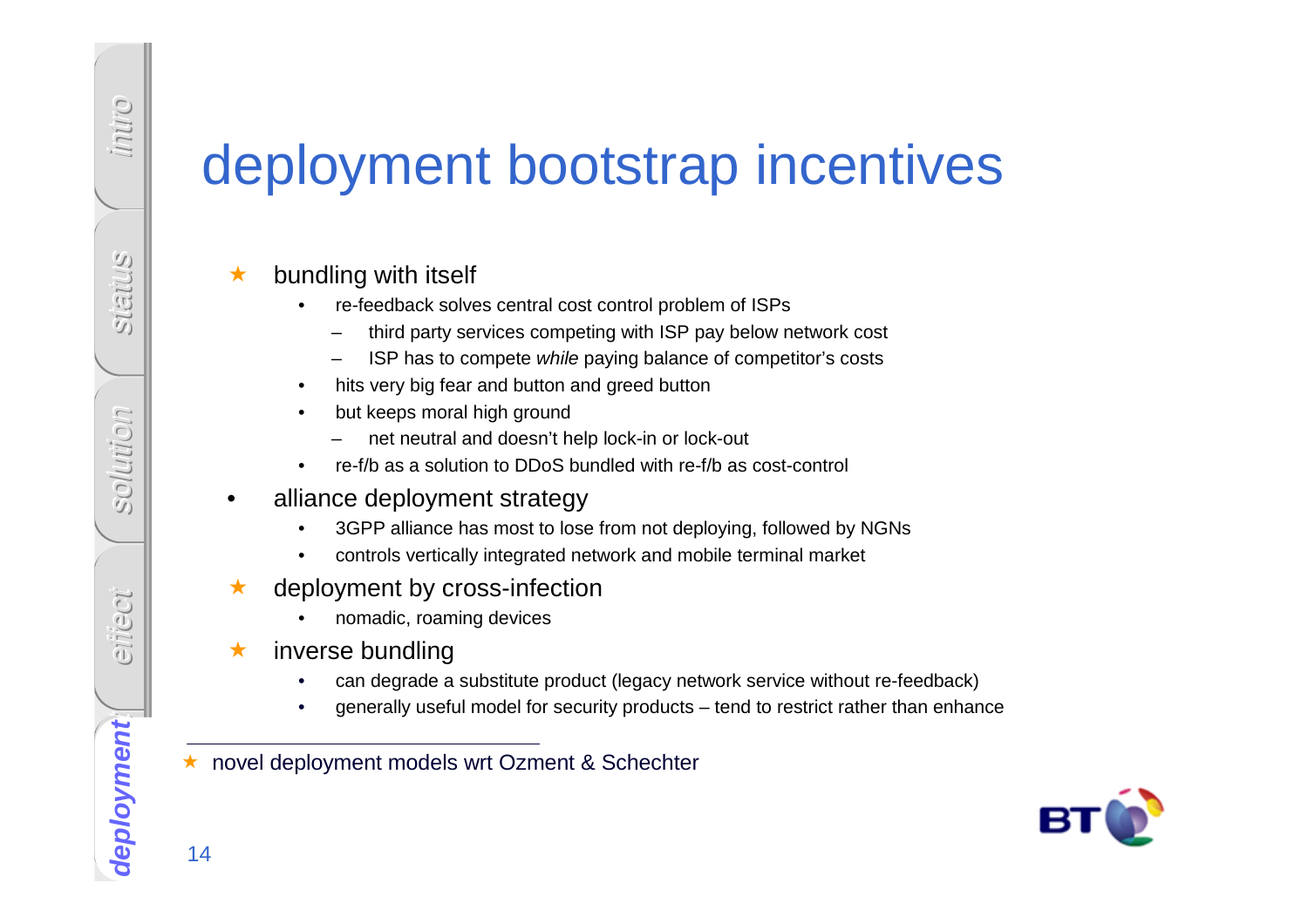- 
- -
	-
- -
	-
	- peaks in incoming traffic demand drive money inward
	- outgoing traffic peaks only generate averaged money flow•
		- costs of non-adopters depend on peak not average
	- •stronger effect, the more variance in demand
	- •DDoS is extreme variance in demand
	- like alternating current through a diode/valve•
- • chain reaction
	- adopters' incoming border charges focus on non-adopters •
	- $\bullet$ bots concentrate into smaller non-adopter space
	- money valve effect surrounds more of non-adopters' borders•



o.hui

intro

congestion charging status

reginity os

solution

einect

etilect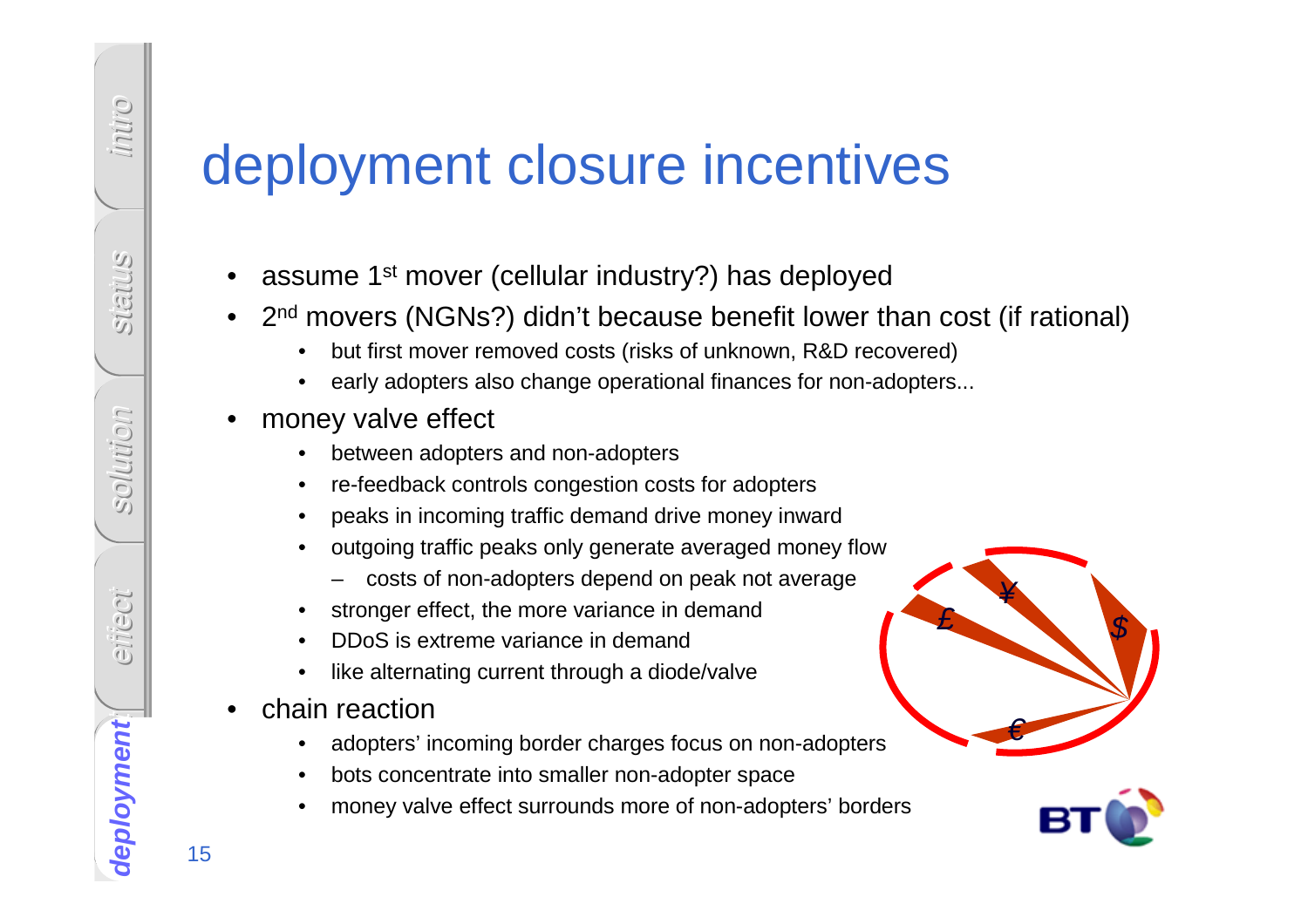# <table>\n<tbody>\n<tr>\n<th>winning the last battle (not just the next)</th>\n</tr>\n<tr>\n<td>distinguishing flash crows from attacks</td>\n</tr>\n<tr>\n<td>• incentives not to be too greedy</td>\n</tr>\n<tr>\n<td>• rate policy is effectively a revenue limiter</td>\n</tr>\n<tr>\n<td>• if policy allows DDoS attacks, customer has to buy bigger quota</td>\n</tr>\n<tr>\n<td>• why would operators try to distinguish the two?</td>\n</tr>\n<tr>\n<td>• customers will switch to responsible operators</td>\n</tr>\n<tr>\n<td>• distinguishing true demand form combines is in operators intersect</td>\n</tr>\n<tr>\n<td>• fortunately society still civilised enough</td>\n</tr>\n<tr>\n<td>• huge white market revenue not

- 
- 
- 
- -
- - -
	-



o.hui

intro

congestion charging status

reginity os

solution

einect

effect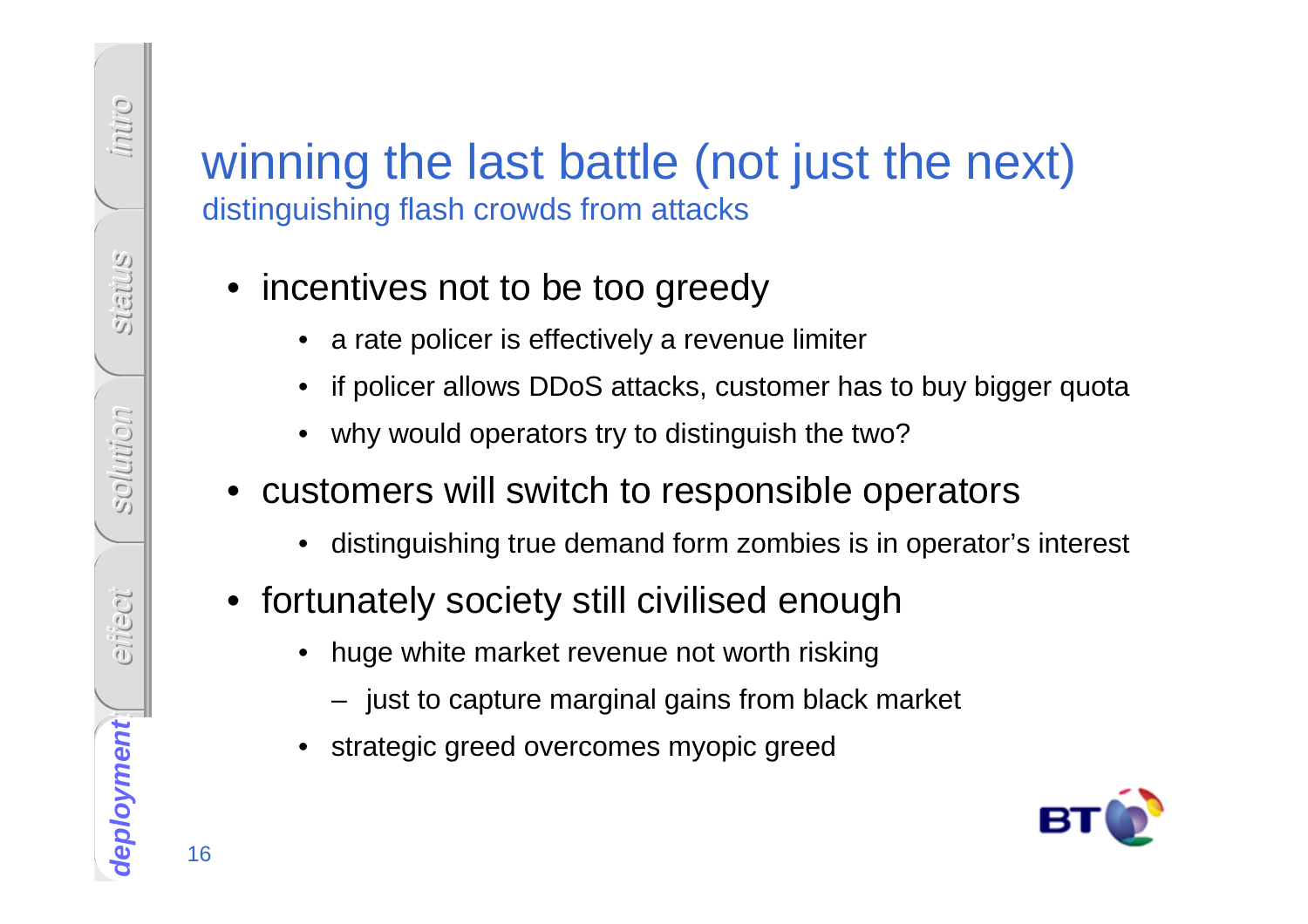## Self-interest can Prevent Malice